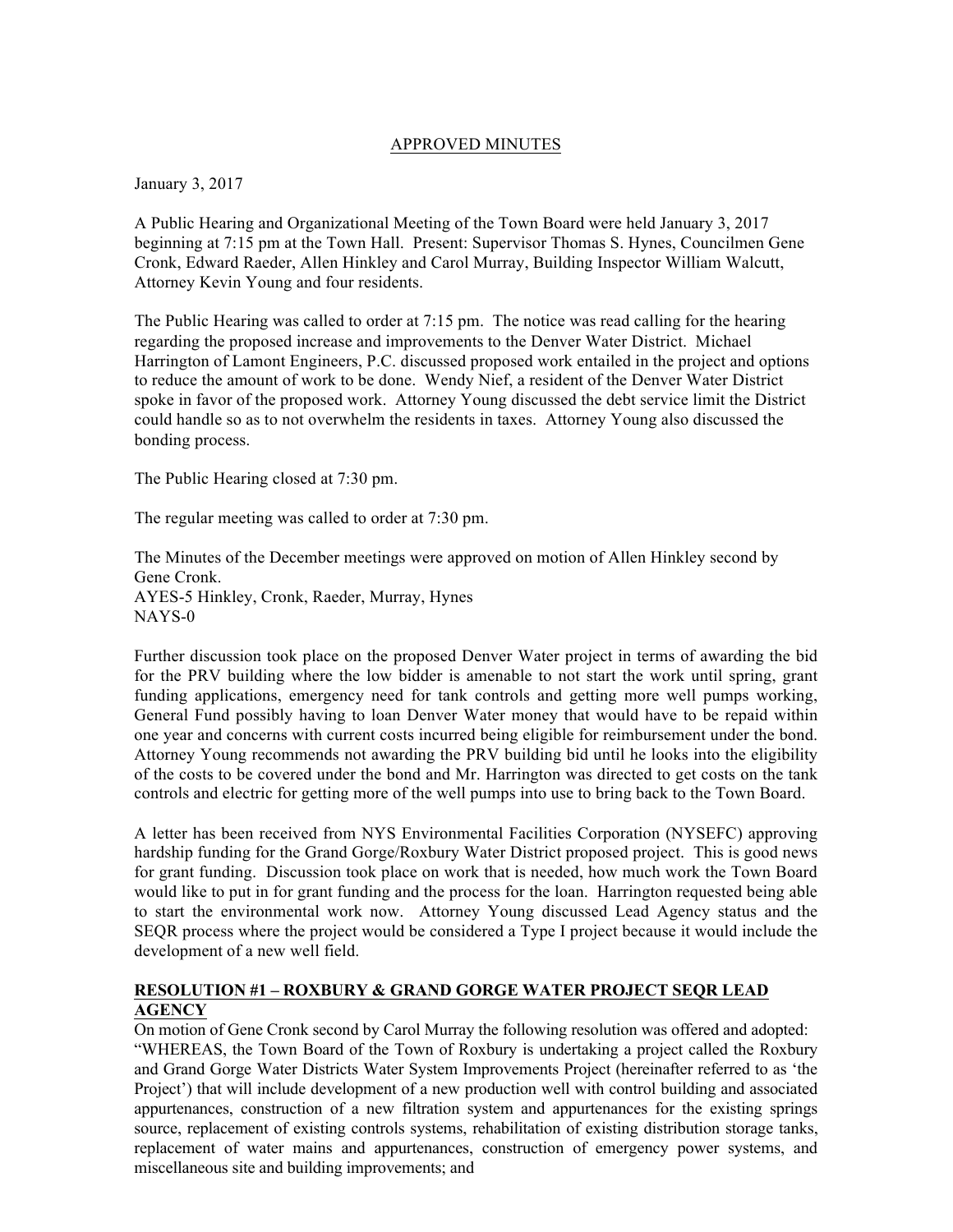WHEREAS, the Town is applying to the New York State Environmental Facilities Corporation Drinking Water State Revolving Fund (DWSRF) for project funding, and may apply to other funding agencies.

NOW, THEREFORE BE IT RESOLVED BY THE TOWN BOARD OF THE TOWN OF ROXBURY AS FOLLOWS:

- 1. The Town Board of the Town of Roxbury intends to proceed with the Water System Improvements Project to make improvements to the Roxbury and Grand Gorge Water Districts' supply, treatment, and distribution infrastructure; and
- 2. The Town Board hereby determines that the project is a Type I action pursuant to the State Environmental Quality Review Act (SEQRA), Article 8 of the New York Environmental Conservation law and its implementing regulations, 6 NYCRR Part 617 and pursuant to potential funding program requirements; and
- 3. The Town Board hereby declares itself SEQRA Lead Agency; and
- 4. The Town Board hereby instructs the Supervisor, with the assistance of the consulting engineer, to prepare a full Environmental Assessment Form and notify involved agencies of the Town Board's intent to serve as SEQRA Lead Agency and to further initiate the coordinated review of the Project under the SEQRA regulations and authorizes the Supervisor to sign all environmental review documents; and
- 5. The Town Board hereby authorizes the Supervisor to sign all funding applications for the Project on its behalf."

WHEREUPON, the Resolution was put to a vote and recorded as follows: AYES-5 Cronk, Murray, Raeder, Hinkley, Hynes NAYS-0

Attorney Young discussed the Public Interest Order and Bond Resolution for the Denver Water proposed project.

The following resolution was offered by Councilman Allen Hinkley who moved its adoption, seconded by Councilman Gene Cronk, to-wit: **RESOLUTION #2**

: In the Matter : of : the Increase and Improvement of the Facilities of : the Denver Water District in the Town of : Roxbury, Delaware County, New York :

PUBLIC INTEREST ORDER

WHEREAS, the Town Board of the Town of Roxbury, Delaware County, New York, has duly caused Lamont Engineers, engineers duly licensed in the State of New York, to prepare a Preliminary Engineering Report, dated August 31, 2016, constituting a map, plan and an estimate of cost, pursuant to Section 202-b of the Town Law (the "Report"), relating to the increase and improvement of the facilities of the Town's Denver Water District, consisting of various capital improvements to the facilities of the Denver Water District, including wellfield electrical improvements, pumping and treatment improvements, controls system improvements, pressure reducing valve vault replacement, water main and service replacements, hydrant and valve replacements, storage tank rehabilitation, emergency generators, and various building and site improvements, all as more fully described in the Report, which Report is on file in the office of the Town Clerk where it is available for public inspection during normal business hours; and

:

WHEREAS, the Denver Water District is entirely contained with the Town; and WHEREAS, the maximum amount proposed to be expended for said increase and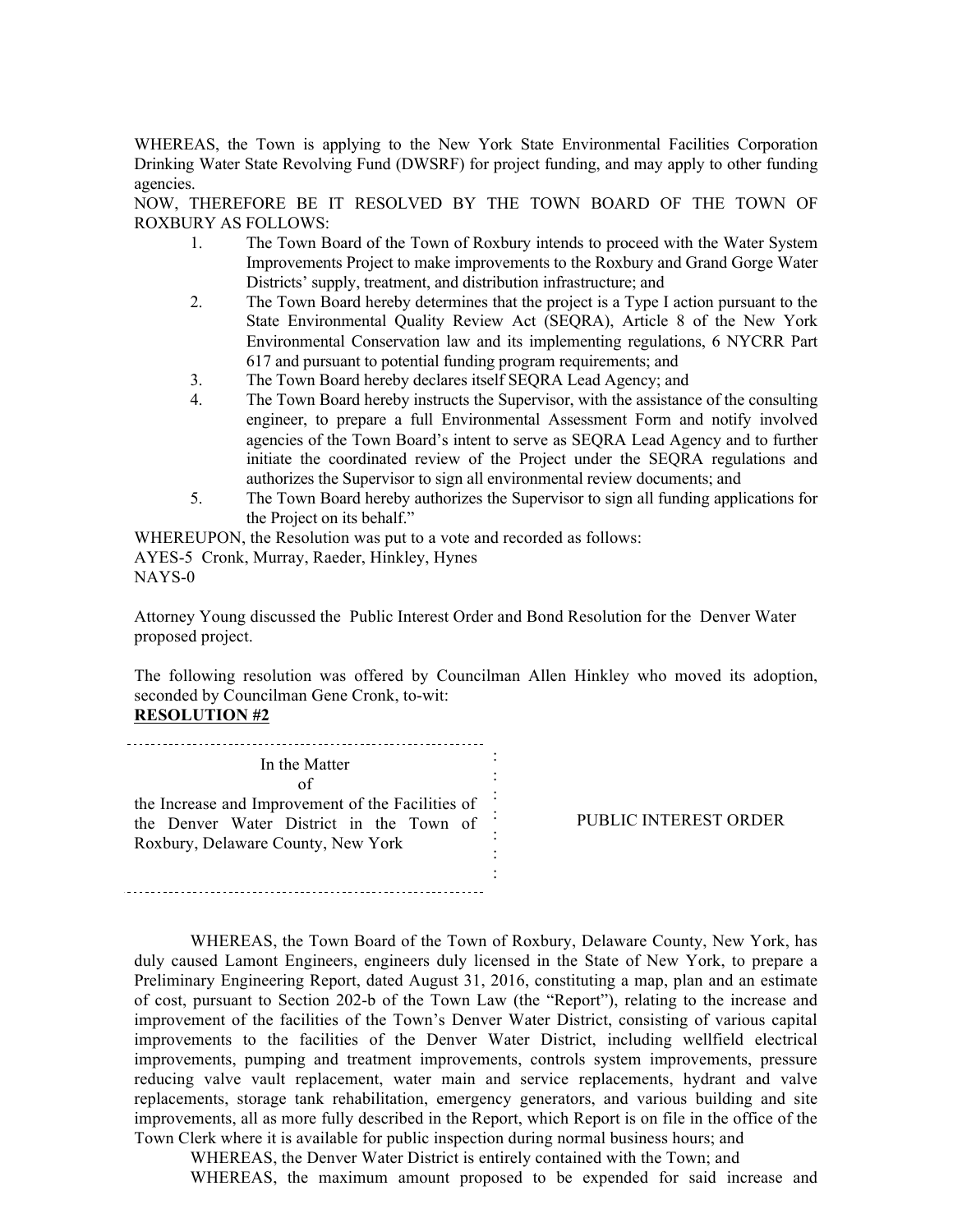improvement is \$1,000,000, which amount shall be allocated and charged as the cost of various capital improvements to the facilities of the Denver Water District, and shall be borne by the Denver Water District; and

WHEREAS, the capital project heretofore described, based on information supplied to the Town Board, has been determined by the Town Board to be a Type II Action pursuant to the regulations of the New York State Department of Environmental Conservation promulgated pursuant to the State Environmental Quality Review Act, the implementation of which will not result in any significant environmental effects; and

WHEREAS, at a meeting of said Town Board on December 12, 2016, an order was duly adopted by it and entered in the minutes specifying that the said Board would meet to consider the increase and improvement of the facilities of the Town's Denver Water District, in said Town at an estimated maximum cost of \$1,000,000, and to hear all persons interested in the subject thereof concerning the same at the Town Hall, in Roxbury, New York, in said Town, on January 3, 2017, at 7:15 o'clock P.M., Prevailing Time; and

WHEREAS, a notice of adoption of said order duly certified by the Town Clerk was duly published and posted as required by law, to-wit: a duly certified copy thereof was published in the official newspaper of this Town, on December 21, 2016 and a copy of such notice was posted on December 19, 2016, on the signboard maintained by the Town Clerk of the Town of Roxbury, pursuant to Section 30, subdivision 6 of the Town Law; and

WHEREAS, a public hearing was duly held at the time and place set forth in said notice, at which all persons desiring to be heard were duly heard; NOW, THEREFORE, BE IT

ORDERED, by the Town Board of the Town of Roxbury, Delaware County, New York, as follows:

Section 1. Upon the evidence given at the aforesaid public hearing, it is hereby found and determined that it is in the public interest to increase and improve the facilities of the Town's Denver Water District, consisting of various capital improvements to the facilities of the Denver Water District, including wellfield electrical improvements, pumping and treatment improvements, controls system improvements, pressure reducing valve vault replacement, water main and service replacements, hydrant and valve replacements, storage tank rehabilitation, emergency generators, and various building and site improvements, in the Town of Roxbury, Delaware County, New York, including incidental expenses in connection therewith, at an estimated maximum cost of \$1,000,000.

Section 2. This order shall take effect immediately.

The question of the adoption of the foregoing order was duly put to a vote on roll, which resulted as follows:

| Thomas S. Hynes      | <b>VOTING</b> | AYE        |
|----------------------|---------------|------------|
| Gene Cronk           | <b>VOTING</b> | <b>AYE</b> |
| <b>Edward Raeder</b> | VOTING        | <b>AYE</b> |
| Allen Hinkley        | VOTING        | <b>AYE</b> |
| Carol Murray         | <b>VOTING</b> | AYE.       |

The order was thereupon declared duly adopted.

The following resolution was offered by Councilman Edward Raeder who moved its adoption, seconded by Councilman Carol Murray, to-wit:

## **RESOLUTION #3 -BOND RESOLUTION DATED JANUARY 3, 2017. A RESOLUTION AUTHORIZING THE ISSUANCE OF \$400,000 BONDS OF THE TOWN OF ROXBURY, DELAWARE COUNTY, NEW YORK, TO PAY PART OF THE \$1,000,000 MAXIMUM ESTIMATED COST OF THE INCREASE AND IMPROVEMENT OF THE FACILITIES OF THE TOWN'S DENVER WATER DISTRICT, IN AND FOR SAID TOWN.**

RESOLVED, by the Town Board of the Town of Roxbury, Delaware County, New York, as follows: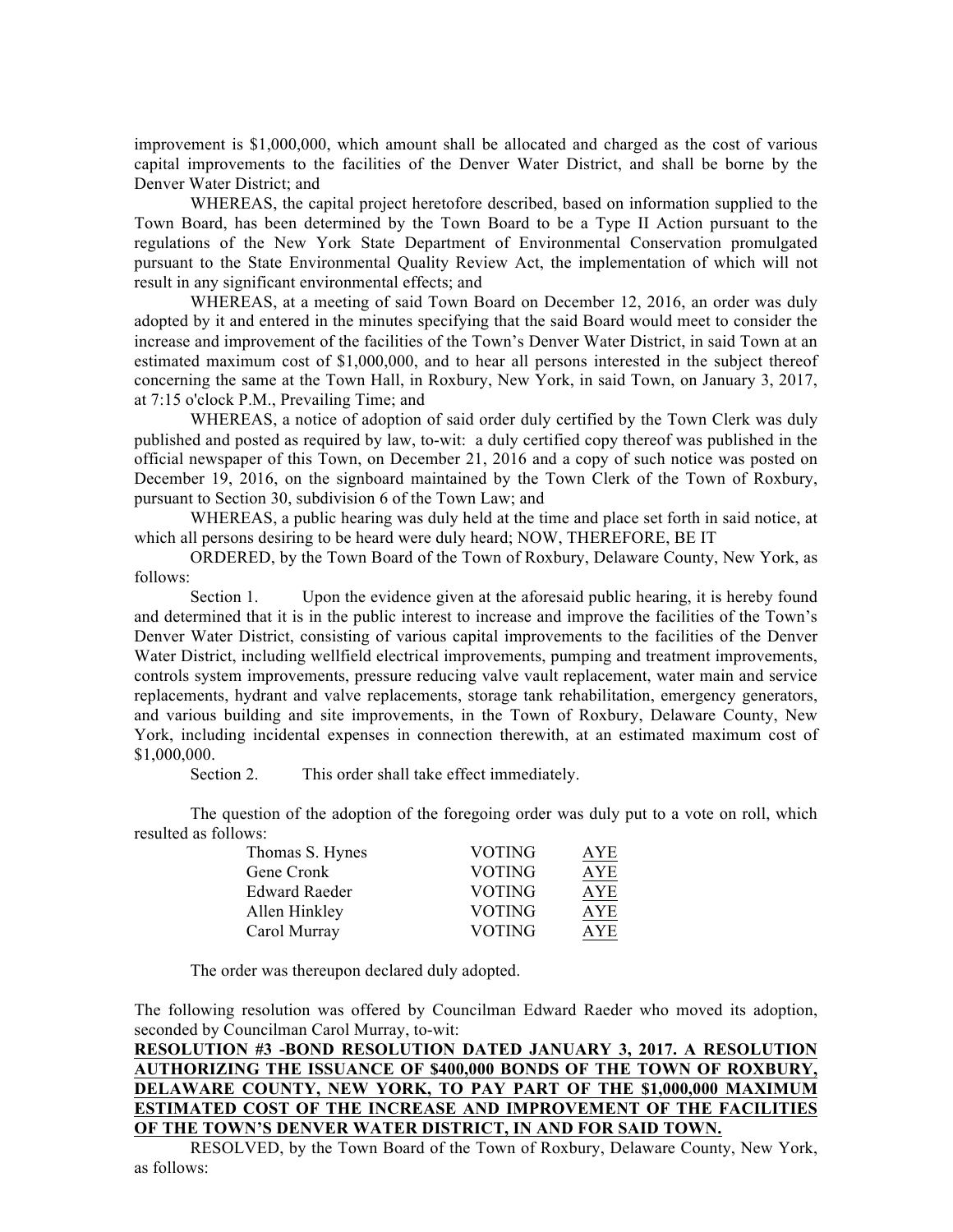Section 1. For the specific object or purpose of paying part of the cost of the increase and improvement of the facilities of the Town's Denver Water District, consisting of various capital improvements to the facilities of the Denver Water District, including wellfield electrical improvements, pumping and treatment improvements, controls system improvements, pressure reducing valve vault replacement, water main and service replacements, hydrant and valve replacements, storage tank rehabilitation, emergency generators, and various building and site improvements, in the Town of Roxbury, Delaware County, New York, there are hereby authorized to be issued \$400,000 bonds of said Town pursuant to the provisions of the Local Finance Law.

Section 2. It is hereby determined that the maximum estimated cost of the aforesaid specific object or purpose is \$1,000,000, and the plan for the financing thereof is by the issuance of the \$400,000 bonds of the Town of Roxbury, Delaware County, New York, authorized to be issued pursuant to this resolution, together with a grant from the State of New York under the New York State Water Infrastructure Improvement Act in the amount of \$600,000.

Section 3. It is hereby determined that the period of probable usefulness of the aforesaid specific object or purpose is forty years, pursuant to subdivision one of paragraph a of Section 11.00 of the Local Finance Law. It is hereby further determined that the maximum maturity of the bonds authorized shall exceed five years, and that the foregoing is an assessable improvement.

Section 4. Subject to the provisions of the Local Finance Law, the power to authorize the issuance of and to sell bond anticipation notes in anticipation of the issuance and sale of the bonds herein authorized, including renewals of such notes, is hereby delegated to the Town Supervisor, the chief fiscal officer. Such notes shall be of such terms, form and contents, and shall be sold in such manner, as may be prescribed by said Town Supervisor, consistent with the provisions of the Local Finance Law.

Section 5. The faith and credit of said Town of Roxbury, Delaware County, New York, are hereby irrevocably pledged for the payment of the principal of and interest on such obligations as the same respectively become due and payable. An annual appropriation shall be made in each year sufficient to pay the principal of and interest on such obligations becoming due and payable in such year. To the extent not paid by the assessment of assessable properties in the Denver Water District, there shall annually be levied on all the taxable real property in said Town a tax sufficient to pay the principal of and interest on such obligations as the same become due and payable.

Section 6. Such bonds shall be in fully registered form and shall be signed in the name of the Town of Roxbury, Delaware County, New York, by the manual or facsimile signature of the Town Supervisor and a facsimile of its corporate seal shall be imprinted thereon and may be attested by the manual or facsimile signature of the Town Clerk.

Section 7. The powers and duties of advertising such bonds for sale, conducting the sale and awarding the bonds, are hereby delegated to the Town Supervisor, who shall advertise such bonds for sale, conduct the sale, and award the bonds in such manner as he or she shall deem best for the interests of the Town, provided, however, that in the exercise of these delegated powers, he or she shall comply fully with the provisions of the Local Finance Law and any order or rule of the State Comptroller applicable to the sale of municipal bonds. The receipt of the Town Supervisor shall be a full acquittance to the purchaser of such bonds, who shall not be obliged to see to the application of the purchase money.

Section 8. All other matters, except as provided herein relating to such bonds, including determining whether to issue such bonds having substantially level or declining annual debt service and all matters related thereto, prescribing whether manual or facsimile signatures shall appear on said bonds, prescribing the method for the recording of ownership of said bonds, appointing the fiscal agent or agents for said bonds, providing for the printing and delivery of said bonds (and if said bonds are to be executed in the name of the Town by the facsimile signature of its Town Supervisor, providing for the manual countersignature of a fiscal agent or of a designated official of the Town), the date, denominations, maturities and interest payment dates, place or places of payment, and also including the consolidation with other issues, shall be determined by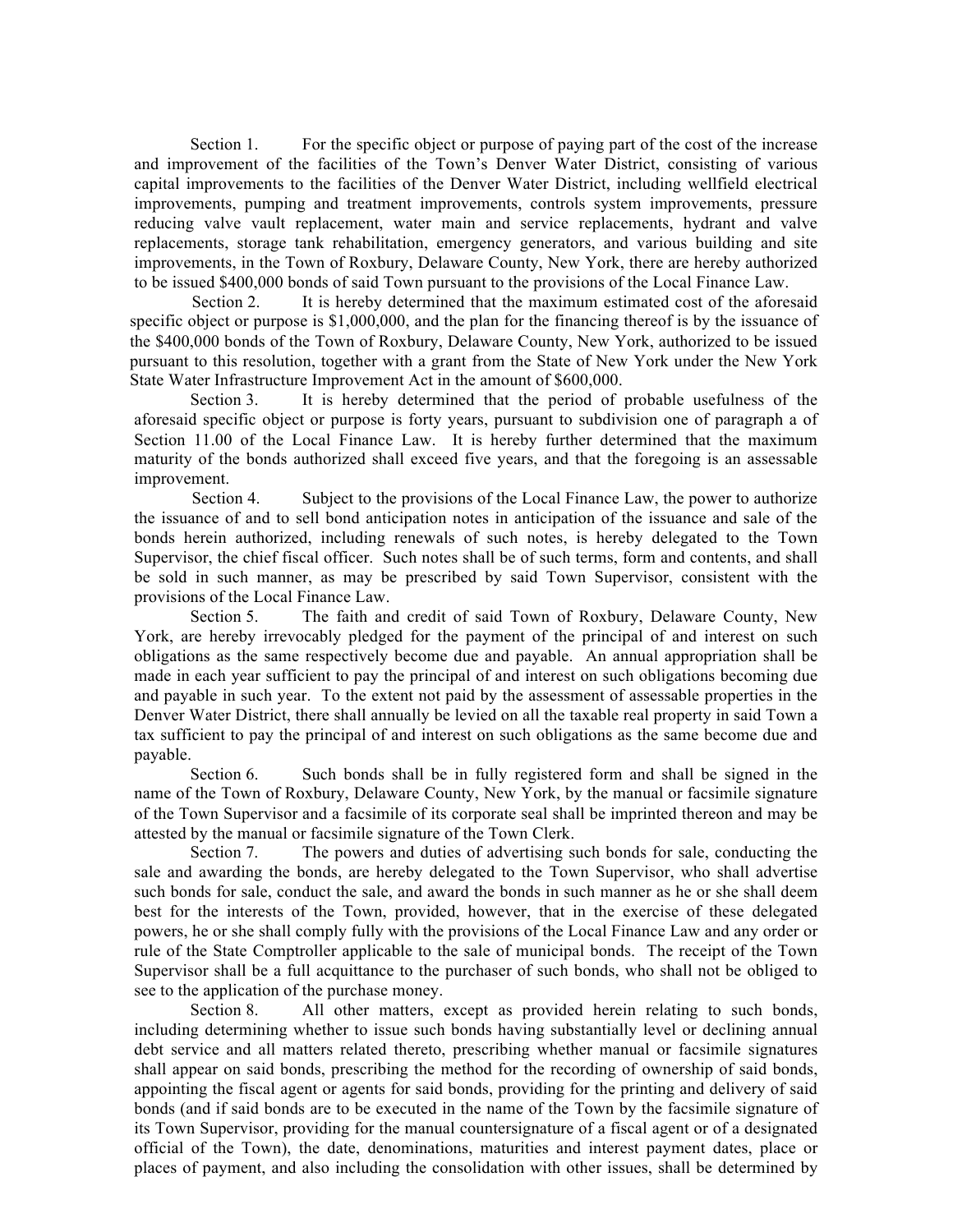the Town Supervisor. It is hereby determined that it is to the financial advantage of the Town not to impose and collect from registered owners of such bonds any charges for mailing, shipping and insuring bonds transferred or exchanged by the fiscal agent, and, accordingly, pursuant to paragraph c of Section 70.00 of the Local Finance Law, no such charges shall be so collected by the fiscal agent. Such bonds shall contain substantially the recital of validity clause provided for in section 52.00 of the Local Finance Law and shall otherwise be in such form and contain such recitals in addition to those required by section 52.00 of the Local Finance Law, as the Town Supervisor shall determine.

Section 9. This resolution shall constitute a statement of official intent for purposes of Treasury Regulations Section 1.150 - 2. Other than as specified in this resolution, no monies are, or are reasonably expected to be, reserved, allocated on a long-term basis, or otherwise set aside with respect to the permanent funding of the object or purpose described herein.

Section 10. The validity of such bonds and bond anticipation notes may be contested only if:

1) Such obligations are authorized for an object or purpose for which said Town is not authorized to expend money, or

2) The provisions of law which should be complied with at the date of publication of this resolution are not substantially complied with,

and an action, suit or proceeding contesting such validity is commenced within twenty days after the date of such publication, or

3) Such obligations are authorized in violation of the provisions of the Constitution.

Section 11. This resolution, which takes effect immediately, shall be published in summary in the *Catskill Mountain News* the official newspaper of the Town, together with a notice of the Town Clerk in substantially the form provided in Section 81.00 of the Local Finance Law.

The question of the adoption of the foregoing resolution was duly put to a vote on roll call, which resulted as follows:

| Thomas S. Hynes      | VOTING        | AYE        |
|----------------------|---------------|------------|
| Gene Cronk           | <b>VOTING</b> | AYE        |
| <b>Edward Raeder</b> | VOTING        | <b>AYE</b> |
| Allen Hinkley        | VOTING        | <b>AYE</b> |
| Carol Murray         | <b>VOTING</b> | AYE        |

The order was thereupon declared duly adopted.

Supervisor Hynes stated a sewer grinder pump had to be replaced at the Doroski home in Grand Gorge.

Building Inspector William Walcutt requested the Town Board approve Patrick Davis as Deputy Building Inspector and reported, with assistance from the Assessor Clerk, he is in the process of mailing out notices to open permit holders in an effort to get permits closed out. When questioned what violation he had posted on the Merwin apartment house in Grand Gorge last fall, Mr. Walcutt stated it was an Unsafe Structure after having been contacted by the Fire Inspector who had written up the building with multi-violations and the owner not having done anything with repairing problems found by the Building Inspector during his inspection in the spring.

#### **RESOLUTION #4 – APPOINTMENTS AND COMMITTEES**

On motion of Carol Murray second by Allen Hinkley the following resolution was offered and adopted:

RESOLVED the Town Board approves the following appointments and committees for the year 2017:

| POSITION              | $A$ MF             | TERM         |
|-----------------------|--------------------|--------------|
| <b>Budget Officer</b> | Carolynn J. Faracı | $\prime$ $-$ |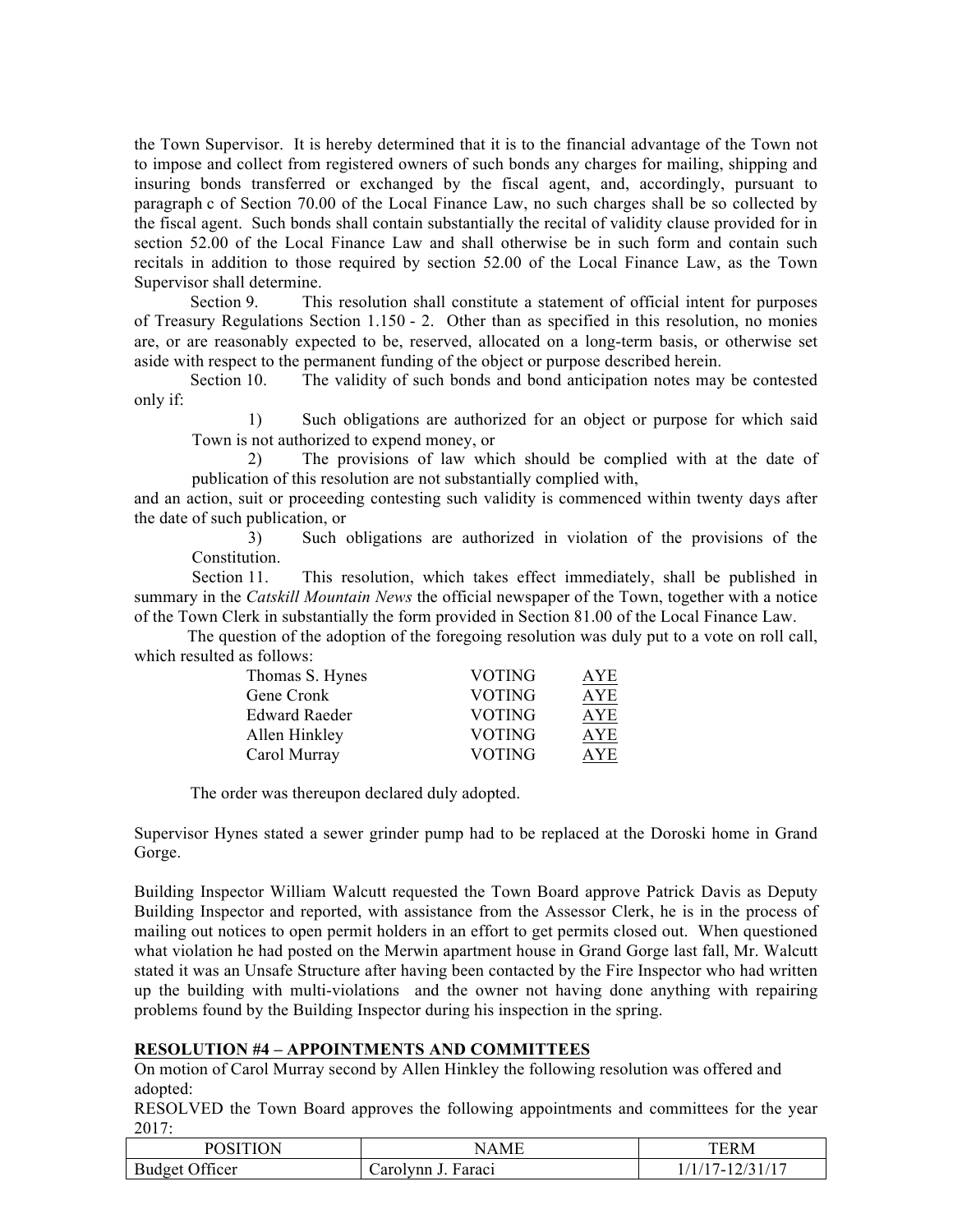| <b>Assessor Clerk</b>        | Stephanie Seminara            | $1/1/17 - 12/31/17$ |
|------------------------------|-------------------------------|---------------------|
| Parks Clerk                  | Carolynn J. Faraci            | $1/1/17 - 12/31/17$ |
| Justice Clerk                | Sandra Rockwell               | $1/1/17 - 12/31/17$ |
| Town Historian               | Anthony Liberatore            | $1/1/17 - 12/31/17$ |
| Constable                    | Stephen L. Williamson         | $1/1/17 - 12/31/17$ |
| Dog Control Officer          | Verna Dietrich                | $1/1/17 - 12/31/17$ |
| <b>Town Attorney</b>         | Kevin Young                   | $1/1/17 - 12/31/17$ |
| Water Clerk (3 districts)    | Diane Pickett                 | $1/1/17 - 12/31/17$ |
| Denver Sewer Clerk           | Diane Pickett                 | $1/1/17 - 12/31/17$ |
| Roxbury Sewer Clerk          | Diane Pickett                 | $1/1/17 - 12/31/17$ |
| Health Officer               | Daniel Sullivan               | $1/1/17 - 12/31/17$ |
| <b>School Crossing Guard</b> | <b>Austin Roe</b>             | $1/1/17 - 12/31/17$ |
| <b>CRC</b> Representative    | Joseph Farleigh               | $1/1/17 - 12/31/17$ |
| <b>COMMITTEES:</b>           |                               |                     |
| Highway                      | Edward Raeder & Gene Cronk    | $1/1/17 - 12/31/17$ |
| Water                        | Carol Murray & Gene Cronk     | $1/1/17 - 12/31/17$ |
| Personnel                    | Carol Murray & Allen Hinkley  | $1/1/17 - 12/31/17$ |
| Building & Grounds           | Edward Raeder & Thomas Hynes  | $1/1/17 - 12/31/17$ |
| Kirkside Park                | Allen Hinkley & Edward Raeder | $1/1/17 - 12/31/17$ |

AYES-5 Murray, Hinkley, Cronk, Raeder, Hynes NAYS-0

On motion of Allen Hinkley second by Gene Cronk the Town Board approved the Town Supervisor's appointment of Edward Raeder as Deputy Supervisor for the term 1/1/17-12/31/17. AYES – 5 Hinkley, Cronk, Raeder, Murray, Hynes  $NAYS - 0$ 

On motion of Gene Cronk second by Edward Raeder the Town Board approved the Town Supervisor's appointment of Carolynn J. Faraci as Supervisor Bookkeeper for the term 1/1/17- 12/31/17.

AYES – 5 Cronk, Raeder, Hinkley, Murray, Hynes  $NAYS - 0$ 

On motion of Carol Murray second by Gene Cronk the Town Board approved the Highway Supt.'s appointment of William Sprague as Deputy Hwy. Supt. for the term 1/1/17-12/31/17. AYES – 5 Murray, Cronk, Hinkley, Raeder, Hynes  $NAYS - 0$ 

On motion of Edward Raeder second by Allen Hinkley the Town Board approved the Town Clerk's appointment of Carolynn J. Faraci as Deputy Town Clerk #1 for the term 1/1/17-12/31/17. AYES – 5 Raeder, Hinkley, Cronk, Murray, Hynes  $NAYS - 0$ 

## **RESOLUTION #5 OFFICIAL UNDERTAKING**

On motion of Allen Hinkley second by Gene Cronk the following resolution was offered and adopted:

"RESOLVED the Town Board approves the Official Undertaking of elected and appointed positions as to its form and manner of execution and the sufficiency of the insurance, as surety as prepared for the Town of Roxbury for the year 2017"

AYES – 5 Hinkley, Murray, Cronk, Raeder, Hynes

 $NAYS - 0$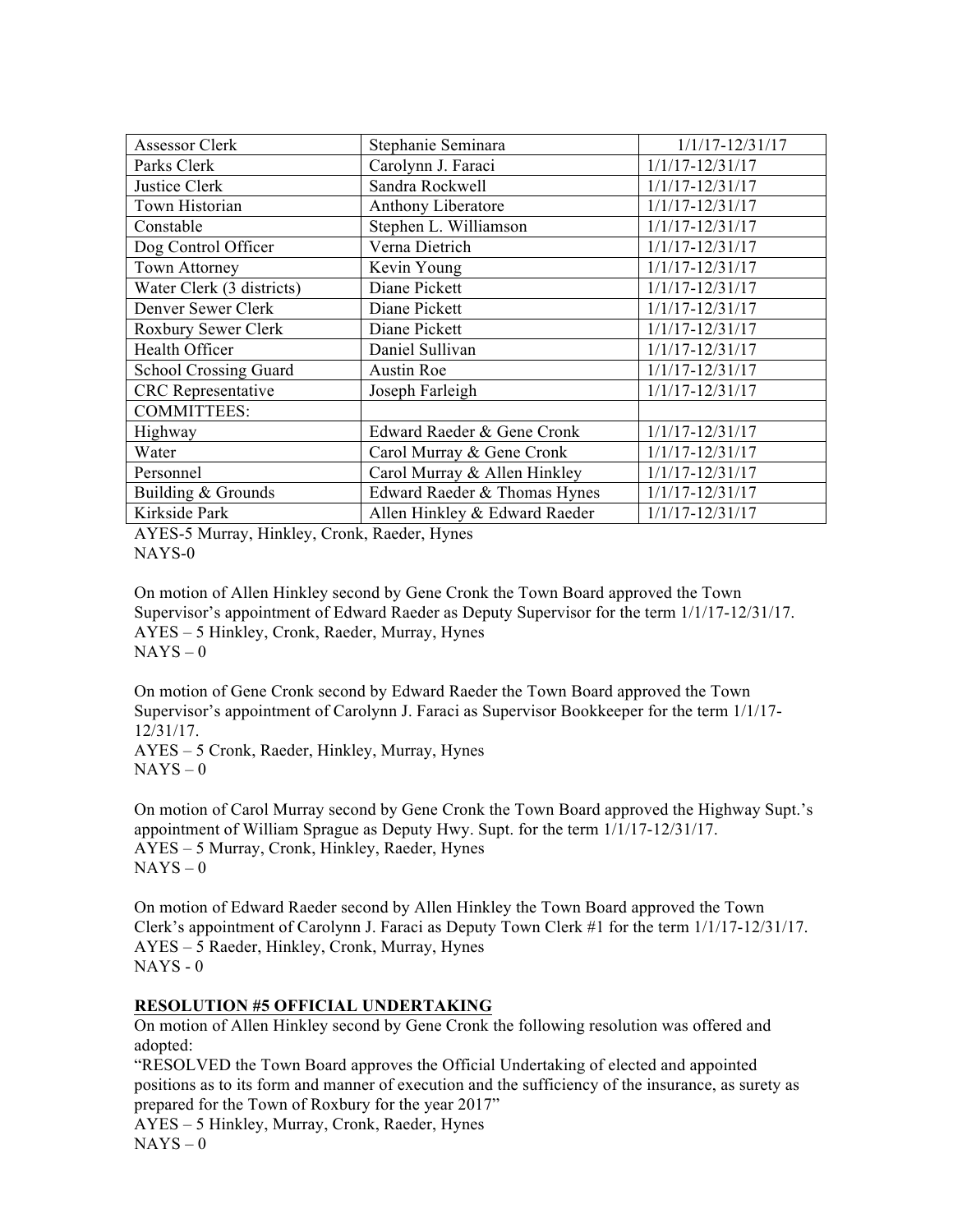## **RESOLUTION #6– TOWN BOARD MEETING SCHEDULE**

On motion of Allen Hinkley second by Carol Murray the following resolution was offered and adopted:

"RESOLVED the Town Board for the year 2017 will meet the second Monday of each month for their Regular Monthly Meeting, except for January when they shall meet January 3, 2017 and except for November when they shall meet on Thursday November 9, 2017. All meetings will begin at 7:30 pm and will be held at the Town Hall, 53690 State Hwy 30, Roxbury, NY except for April and August when they will meet at the Grand Gorge Civic Center, 60933 State Hwy. 30, Grand Gorge, NY."

AYES – 5 Murray, Raeder, Cronk, Hinkley, Hynes  $NAYS - 0$ 

## **RESOLUTION #7– PLANNING BOARD MEETING SCHEDULE**

On motion of Carol Murray second by Edward Raeder the following resolution was offered and adopted:

"RESOLVED the Planning Board for the year 2017 will meet the third Wednesdays of each month for their Regular Monthly Meeting. All meetings shall begin at 7:30 pm and will be held at the Town Hall, 53690 State Hwy. 30, Roxbury, NY."

AYES – 5 Hinkley, Raeder, Cronk, Murray, Hynes  $NAYS - 0$ 

## **RESOLUTION #8– HISTORIC COMMISSION MEETING SCHEDULE**

On motion of Edward Raeder second by Allen Hinkley the following resolution was offered and adopted:

"RESOLVED the Historic Preservation Commission for the year 2017 will hold meetings quarterly on the third Saturdays of January, April, July and October at 10:00 am at the Town Hall for their regular meetings."

AYES – 5 Murray, Raeder, Cronk, Hinkley, Hynes  $NAYS - 0$ 

#### **RESOLUTION #9– PROCUREMENT POLICY**

On motion of Allen Hinkley second by Gene Cronk the following resolution was offered and adopted:

"WHEREAS, the Town Board has reviewed the current Procurement Policy and finds no changes are needed:

NOW, THEREFORE BE IT RESOLVED the Town Board approves use of the current Procurement Policy for the year 2017."

AYES – 5 Hinkley, Raeder, Cronk, Murray, Hynes  $NAYS - 0$ 

#### **RESOLUTION #10 – INVESTMENT POLICY**

On motion of Edward Raeder second by Carol Murray the following resolution was offered and adopted:

"WHEREAS, the Town Board has reviewed the current Investment Policy and finds no changes are needed;

NOW, THEREFORE BE IT RESOLVED, the Town Board approves use of the current Investment Policy for the year 2017."

AYES – 5 Murray, Raeder, Cronk, Hinkley, Hynes  $NAYS - 0$ 

## **RESOLUTION #11- SEXUAL HARASSMENT POLICY**

On motion of Allen Hinkley second by Gene Cronk the following resolution was offered and adopted: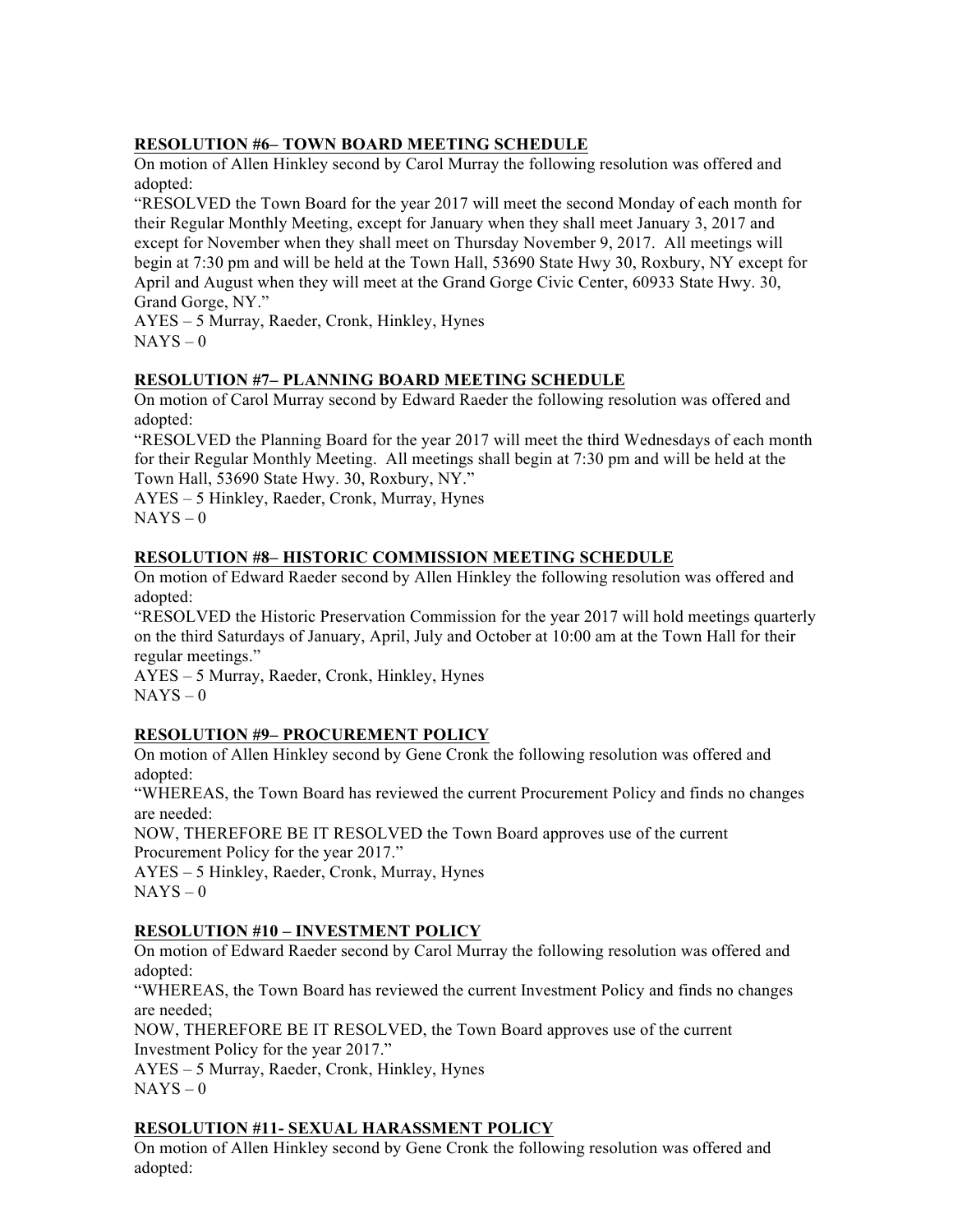"WHEREAS, the Town Board has reviewed the current Sexual Harassment Policy and finds no changes are needed;

NOW, THEREFORE BE IT RESOLVED the Town Board approves use of the current Sexual Harassment Policy for the year 2017."

AYES – 5 Hinkley, Cronk, Raeder, Murray, Hynes  $NAYS - 0$ 

## **RESOLUTION #12- COMPUTER USE POLICY**

On motion of Carol Murray second by Edward Raeder the following resolution was offered and adopted:

"WHEREAS, the Town Board has reviewed the current Computer Use Policy and finds no changes are needed;

NOW, THEREFORE BE IT RESOLVED the Town Board approves use of the current Computer Use Policy for the year 2017."

AYES – 5 Raeder, Hinkley, Cronk, Murray, Hynes  $NAYS - 0$ 

## **RESOLUTION #13-LOCAL PRIVACY NOTIFICATION POLICY**

On motion of Edward Raeder second by Allen Hinkley the following resolution was offered and adopted:

"WHEREAS, the Town Board has reviewed the current Local Privacy Notification Policy pertaining to security breaches of personal information and finds no changes are needed; NOW, THEREFORE BE IT RESOLVED the Town Board approves use of the current Local Privacy Notification Policy for the year 2017."

AYES – 5 Raeder, Murray, Cronk, Hinkley, Hynes  $NAYS - 0$ 

## **RESOLUTION #14-CODE OF ETHICS**

On motion of Allen Hinkley second by Gene Cronk the following resolution was offered and adopted:

"WHEREAS, the Town Board has reviewed the current Code of Ethics and finds no changes are needed;

NOW, THEREFORE BE IT RESOLVED the Town Board approves use of the current Code of Ethics for the year 2017."

AYES – 5 Hinkley, Raeder, Cronk, Murray, Hynes  $NAYS - 0$ 

## **RESOLUTION #15-TRAVEL REIMBURSEMENT POLICY**

On motion of Edward Raeder second by Carol Murray the following resolution was offered and adopted:

"WHEREAS, the Town Board has reviewed the current Travel Reimbursement Policy and finds no changes are needed;

NOW, THEREFORE BE IT RESOLVED the Town Board approves use of the current Travel Reimbursement Policy for the year 2017."

AYES – 5 Hinkley, Raeder, Cronk, Murray, Hynes  $NAYS - 0$ 

## **RESOLUTION #16-SECTION 504 GRIEVANCE PROCEDURE**

On motion of Carol Murray second by Allen Hinkley the following resolution was offered and adopted:

"WHEREAS, the Town Board has reviewed the current Section 504 Grievance Procedure and finds no changes are needed;

NOW, THEREFORE BE IT RESOLVED the Town Board approves use of the current Section 504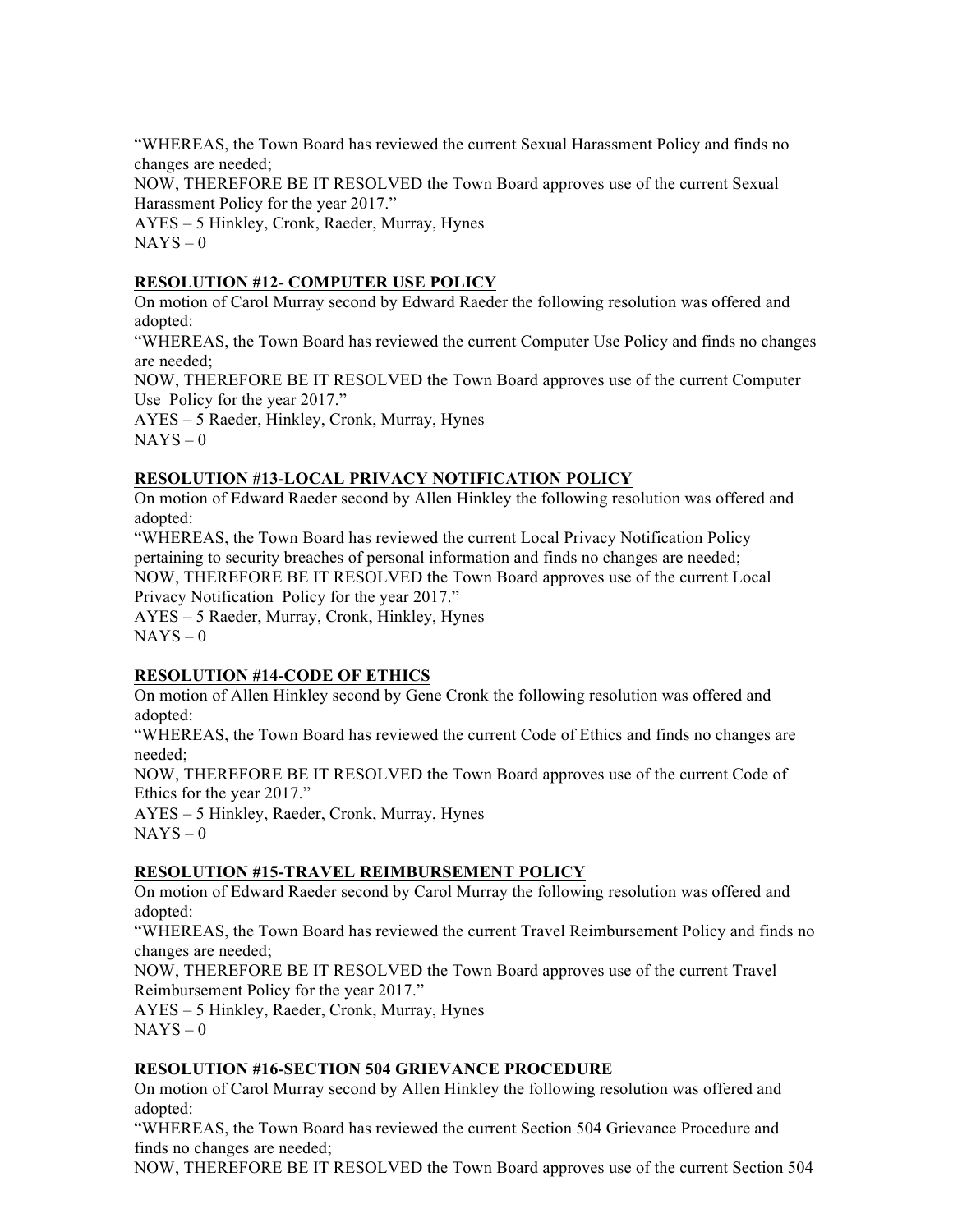Grievance Procedure for the year 2017." AYES – 5 Hinkley, Raeder, Cronk, Murray, Hynes  $NAYS - 0$ 

# **RESOLUTION #17-WORKPLACE VIOLENCE PREVENTION POLICY**

On motion of Edward Raeder second by Carol Murray the following resolution was offered and adopted:

"WHEREAS, the Town Board has reviewed the current Workplace Violence Prevention Policy and finds no changes are needed;

NOW, THEREFORE, BE IT RESOLVED the Town Board approves use of the current Workplace Violence Prevention Policy for the year 2017; and

BE IT FURTHER RESOLVED, The Town Board directs the Town Clerk to distribute the Policy to all employees and approves signed confirmation from all employees that they have received and reviewed said policy to be in lieu of conducting formal annual training on said Policy."

AYES – 5 Raeder, Hinkley, Cronk, Murray, Hynes

 $NAYS - 0$ 

# **RESOLUTION #18-EMPLOYEE HANDBOOK**

On motion of Allen Hinkley second by Gene Cronk the following resolution was offered and adopted:

"WHEREAS, the Town Board has reviewed the current Employee Handbook and finds no changes are needed;

NOW, THEREFORE BE IT RESOLVED the Town Board approves use of the current Employee Handbook for the year 2017."

AYES – 5 Hinkley, Murray, Raeder, Cronk, Hynes  $NAYS - 0$ 

## **RESOLUTION #19-POLICE POLICY**

On motion of Allen Hinkley second by Edward Raeder the following resolution was offered and adopted:

NOW, THEREFORE BE IT RESOLVED the Town Board approves use of the current Police Policy for the year 2017 contingent upon further review by Councilman Hinkley and the Town Attorney."

AYES – 5 Hinkley, Murray, Raeder, Cronk, Hynes  $NAYS - 0$ 

## **RESOLUTION #20-BUILDING INSPECTOR AGREEMENT**

On motion of Gene Cronk second by Allen Hinkley the following resolution was offered and adopted:

"WHEREAS, the Town Board has reviewed the current Building Inspector Agreement and finds no changes are needed;

NOW, THEREFORE BE IT RESOLVED the Town Board approves use of the current Building Inspector Agreement for the year 2017."

AYES – 5 Hinkley, Murray, Raeder, Cronk, Hynes  $NAYS - 0$ 

# **RESOLUTION #21- RESOLUTION BY THE TOWN BOARD OF THE TOWN OF ROXBURY REQUIRING THE TOWN'S CONSULTANT CODE ENFORCEMENT OFFICER TO EMPLOY A DEPUTY CODE ENFORCEMENT OFFICE**

## **VIA SUBCONTRACT**

On motion of Allen Hinkley second by Carol Murray the following resolution was offered and adopted:

"WHEREAS, in January of 2014 the Town Board of the Town of Roxbury resolved to enter into a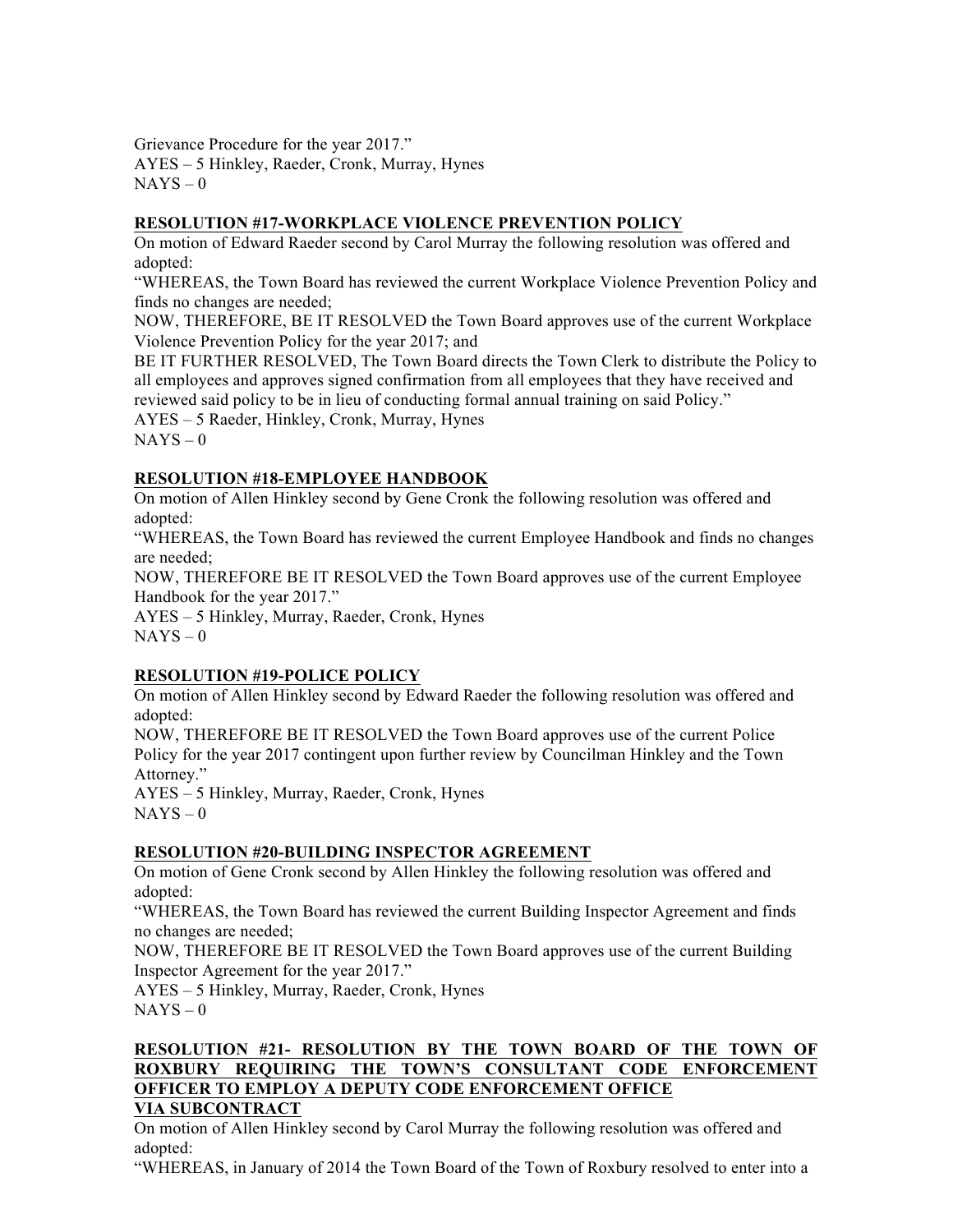Consulting Agreement with William Walcutt for performance of the duties of Code Enforcement Officer ("CEO") for the Town; and

WHEREAS, said Consulting Agreement requires the Code Enforcement Officer to appoint a Deputy Code Enforcement Officer subject to Town Board approval; and

WHEREAS, pursuant to Local Law No. 1 of 2007, the Town Board may appoint a Deputy Code Enforcement Officer ("DCEO") in the event that the CEO is unable to serve as such for any reason; and

WHEREAS, the CEO desires to appoint Patrick Davis as DCEO; and

WHEREAS, the Town Board of the Town of Roxbury approves the CEO's appointment of Patrick Davis for the position of DCEO; and

WHEREAS, the Town Board has determined that it is necessary for the Town's Consultant CEO to enter into a Subcontract with its appointed DCEO; and

WHEREAS, the Town's CEO will be responsible for any compensation due to the DCEO who will function in an as needed capacity to be determined by the Town's Consultant CEO as a subcontractor to the Town's Consultant CEO; and

NOW THEREFORE BE IT RESOLVED THAT The Town Board of the Town of Roxbury hereby authorizes William Walcutt, Town of Roxbury Consultant CEO to personally enter into a Subcontract with Patrick Davis who will perform the as needed duties of the DCEO as determined by the Town's Consultant CEO and as a subcontractor to the Town's Consultant CEO."

WHEREUPON, the Resolution was put to a vote and recorded as follows:

AYES-5 Hinkley, Murray, Raeder, Cronk, Hynes NAYS-0

On motion of Carol Murray second by Allen Hinkley the Town Board designates the Town Supervisor and Deputy Supervisor as official check signers for the year 2017. AYES – 5 Cronk, Murray, Cronk, Raeder, Hynes  $NAYS - 0$ 

On motion of Edward Raeder second by Gene Cronk the Town Board approved Atlantic-Inland of Cortland as Fire Inspector for commercial buildings for the year 2017. AYES – 5 Murray, Hinkley, Cronk, Raeder, Hynes  $NAYS - 0$ 

On motion of Allen Hinkley second by Gene Cronk the Town Board approved Catskill Mountain News official newspaper for Town business for the year 2017. AYES – 5 Raeder, Cronk, Hinkley, Murray, Hynes  $NAYS - 0$ 

On motion of Carol Murray second by Edward Raeder the Town Board approved NBT Bank N.A. and Wayne Bank for Town business for the year 2017. AYES -5 Hinkley, Murray, Cronk, Raeder, Hynes  $NAYS - 0$ 

On motion of Carol Murray second by Allen Hinkley the Town Board approved Mostert, Manzanero & Scott, LLP as Town CPA's for the year 2017. AYES – 5 Raeder, Murray, Hinkley, Cronk, Hynes  $NAYS - 0$ 

On motion of Allen Hinkley second by Edward Raeder the Town Board approved a mileage rate of \$.535/ mile for employees using their own vehicle for Town business for the year 2017. AYES – 5 Hinkley, Raeder, Cronk, Murray, Hynes  $NAYS - 0$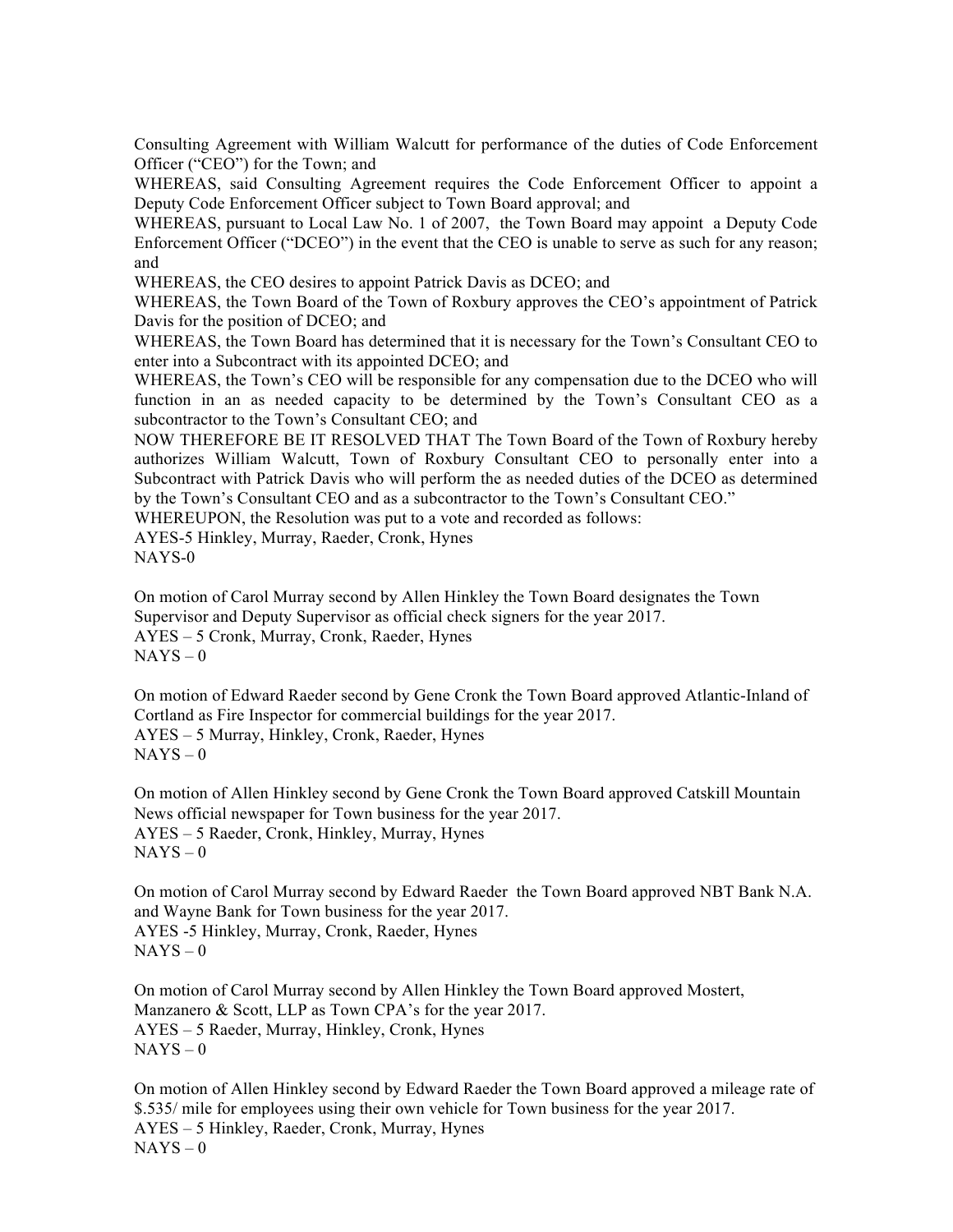On motion of Edward Raeder second by Carol Murray the Town Board approved the payment of \$150 each to the Ralph S. Ives and Earl B. Dudley American Legion Posts for parades for the year 2017 as approved in the budget.

AYES – Murray, Cronk, Hinkley, Raeder, Hynes  $NAYS - 0$ 

On motion of Edward Raeder second by Carol Murray the Town Board approved payment of \$300 rent to the Roxbury Fire District as a polling site for the year 2017 as approved in the budget. AYES – 4 Hinkley, Murray, Raeder, Cronk, Hynes  $NAYS - 0$ 

On motion of Gene Cronk second by Allen Hinkley the Town Board approved the payment of \$500 each to Roxbury & Grand Gorge Senior Clubs for the year 2017 as approved in the budget. AYES – 5 Hinkley, Murray, Raeder, Cronk, Hynes NAYS - 0

#### **RESOLUTION #22 – DELAWARE COUNTY PLANNING DEPT. AGREEMENT**

On motion of Edward Raeder second by Gene Cronk the following resolution was offered and adopted: "RESOLVED, the Town Board approves the agreement with the Delaware County Planning Dept. in the amount of \$3,500 for services in the year 2017." AYES-5 Raeder, Murray, Cronk, Hinkley, Hynes  $NAYS = 0$ 

On motion of Allen Hinkley second by Carol Murray the Town Board approved the Town Clerk's monthly report for December 2016 in the amount of \$1,187.50 (Town Clerk \$987.50 and Building Permits \$200.00) AYES-5 Hinkley, Murray, Raeder, Cronk, Hynes NAYS-0

On motion of Edward Raeder second by Allen Hinkley the Town Board approved the Supervisor's monthly report for December 2016. AYES-5 Raeder, Hinkley, Cronk, Murray, Hynes NAYS-0

There was no monthly report from the Assessor for December 2016.

On motion of Allen Hinkley second by Gene Cronk the Town Board approved the Building Inspector monthly report for December 2016. AYES-5 Hinkley, Cronk, Raeder, Murray, Hynes NAYS-0

On motion of Carol Murray second by Gene Cronk the Town Board approved the monthly report of Water District receipts for December 2016 in the following amounts: Denver \$34.10; Grand Gorge \$467.68 and Roxbury \$266.01.

AYES-5 Murray, Cronk, Raeder, Hinkley, Hynes NAYS-0

There was no Justice Court monthly report for December 2016 due to not having received an invoice from the State yet.

No action was taken on filling the vacancy on the Planning Board for an Alternate member or secretary.